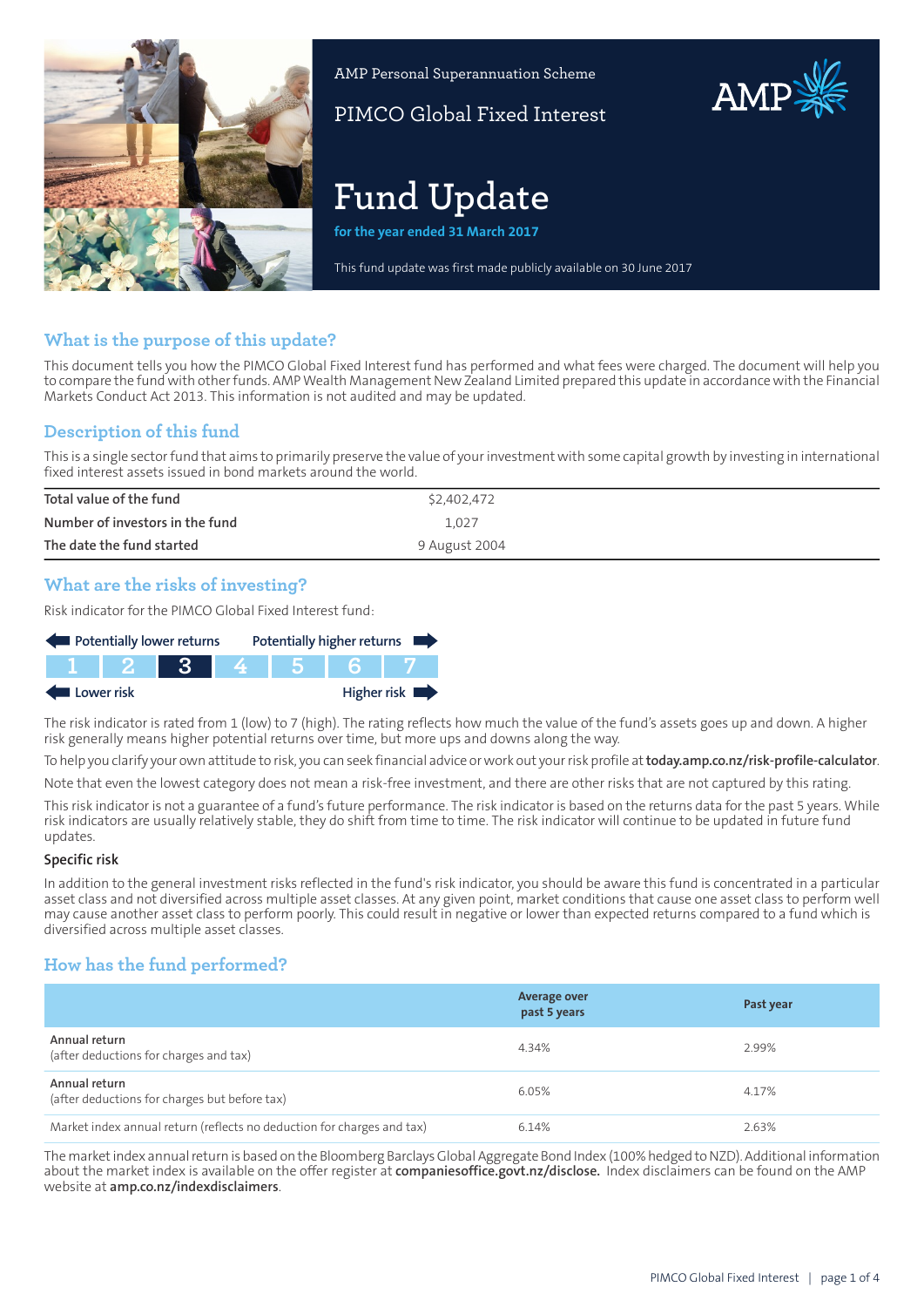#### **Annual return graph**



This shows the return after fund charges and tax for each of the last 10 years ending 31 March. The last bar shows the average annual return for the last 10 years, up to 31 March 2017.

**Important:** This does not tell you how the fund will perform in the future.

### **What fees are investors charged?**

Investors in the PIMCO Global Fixed Interest fund are charged fund charges. In the year to 31 March 2017 these were:

|                                                             | % net asset value                                                        |
|-------------------------------------------------------------|--------------------------------------------------------------------------|
| Total fund charges (estimated)                              | 1.49%                                                                    |
| Which are made up of -                                      |                                                                          |
| Total management and administration charges (estimated)     | 1.49%                                                                    |
| Including -                                                 |                                                                          |
| Manager's basic fee                                         | 1.15%                                                                    |
| Other management and administration charges (estimated) $1$ | 0.34%                                                                    |
| Total performance-based fees                                | $0.00\%$                                                                 |
| <b>Other charges</b>                                        | Dollar amount per investor or description<br>of how charge is calculated |
| <b>NIL</b>                                                  |                                                                          |

Investors may also be charged individual action fees for specific actions or decisions (for example, for withdrawing from or switching funds). Small differences in fees and charges can have a big impact on your investment over the long term.

#### **Example of how this applies to an investor**

Craig had \$10,000 in the fund at the start of the year and did not make any further contributions. At the end of the year, Craig received a return after fund charges were deducted of \$299.00 (that is 2.99% of his initial \$10,000). Craig also paid \$0.00 in other charges. This gives Craig a total return after tax of \$299.00 for the year.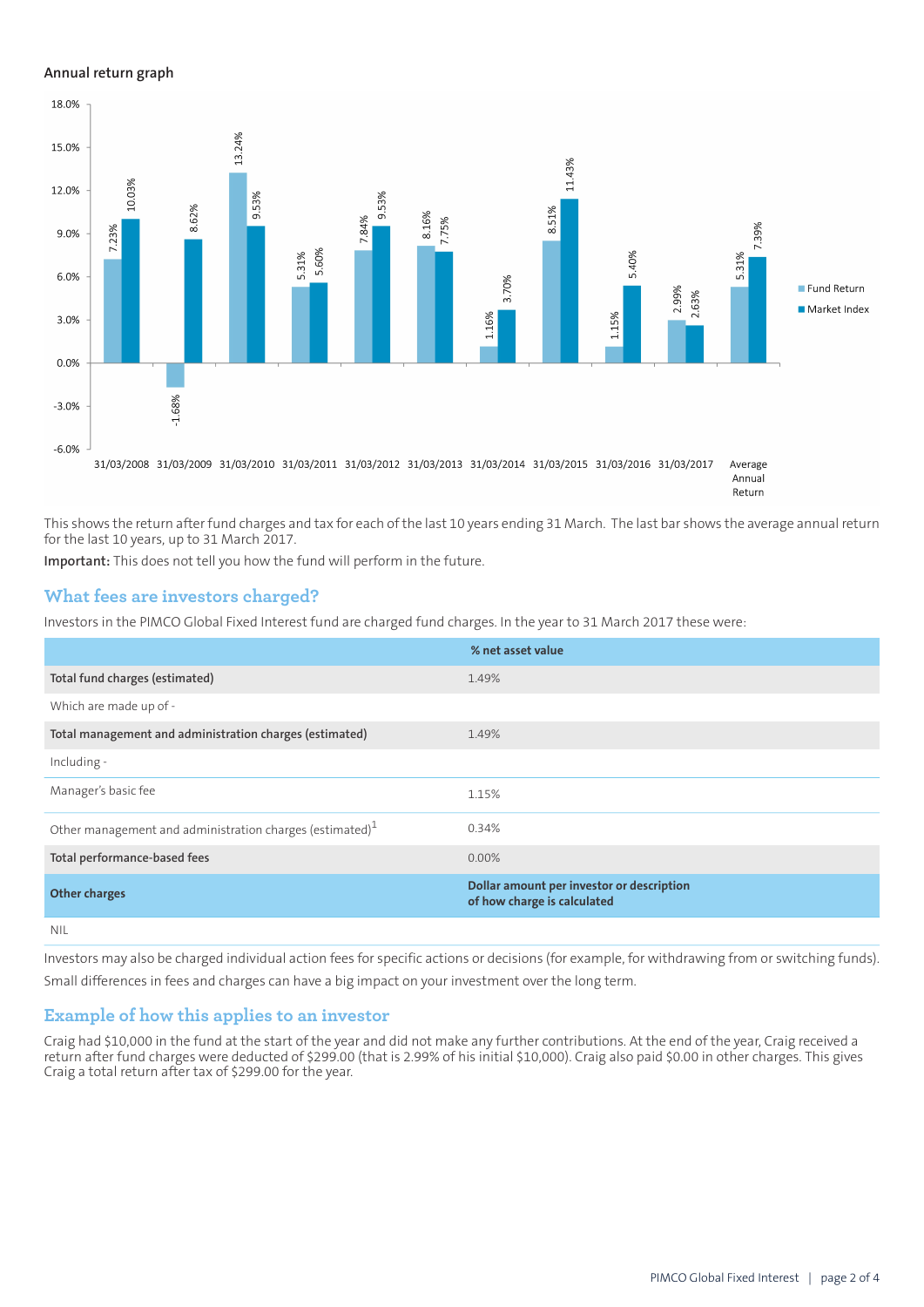## **What does the fund invest in?**

### **Actual investment mix<sup>2</sup>**

This shows the types of assets that the fund invests in.



#### **Target investment mix**

This shows the mix of assets that the fund generally intends to invest in.

| <b>Asset Type</b>            | <b>Allocation</b> |
|------------------------------|-------------------|
| Cash and cash equivalents    | 0.00%             |
| New Zealand fixed interest   | 0.00%             |
| International fixed interest | 100.00%           |
| Australasian equities        | 0.00%             |
| International equities       | 0.00%             |
| Listed property              | 0.00%             |
| Unlisted property            | 0.00%             |
| Commodities                  | 0.00%             |
| Other                        | 0.00%             |

## **Top 10 investments<sup>2</sup>**

|                          | <b>Name</b>                                  | Percentage<br>of fund<br>net assets | <b>Asset Type</b>            | Country                  | <b>Credit rating</b><br>(if applicable) |
|--------------------------|----------------------------------------------|-------------------------------------|------------------------------|--------------------------|-----------------------------------------|
| $\mathbf{1}$             | Fisher Institutional International Bond Fund | 100.00%                             | International fixed interest | New Zealand              | N/A                                     |
| $\overline{2}$           | $\sim$                                       | $\overline{\phantom{a}}$            | $\sim$                       | $\overline{\phantom{a}}$ | $\overline{\phantom{a}}$                |
| $\overline{\mathcal{E}}$ | $\overline{\phantom{a}}$                     | $\sim$                              | $\sim$                       | $\overline{\phantom{a}}$ | $\overline{\phantom{a}}$                |
| $\overline{4}$           | $\sim$                                       | $\sim$                              | $\sim$                       | $\overline{\phantom{a}}$ | $\sim$                                  |
| 5                        | $\overline{\phantom{a}}$                     | $\sim$                              | $\sim$                       | $\overline{\phantom{a}}$ | $\overline{\phantom{a}}$                |
| 6                        | $\overline{\phantom{a}}$                     | $\sim$                              | $\sim$                       | $\overline{\phantom{a}}$ | $\sim$                                  |
| $7^{\circ}$              | $\sim$                                       | $\sim$                              | $\sim$                       | $\sim$                   | $\sim$                                  |
| 8                        | $\sim$                                       | $\sim$                              | $\sim$                       | $\overline{\phantom{a}}$ | $\overline{\phantom{a}}$                |
| $\mathcal{Q}$            | $\sim$                                       | $\sim$                              | $\sim$                       | $\overline{\phantom{a}}$ | $\sim$                                  |
| 10                       | $\sim$                                       | $\sim$                              | $\sim$                       | $\overline{\phantom{a}}$ | $\sim$                                  |

The top 10 investments make up 100.00% of the fund.